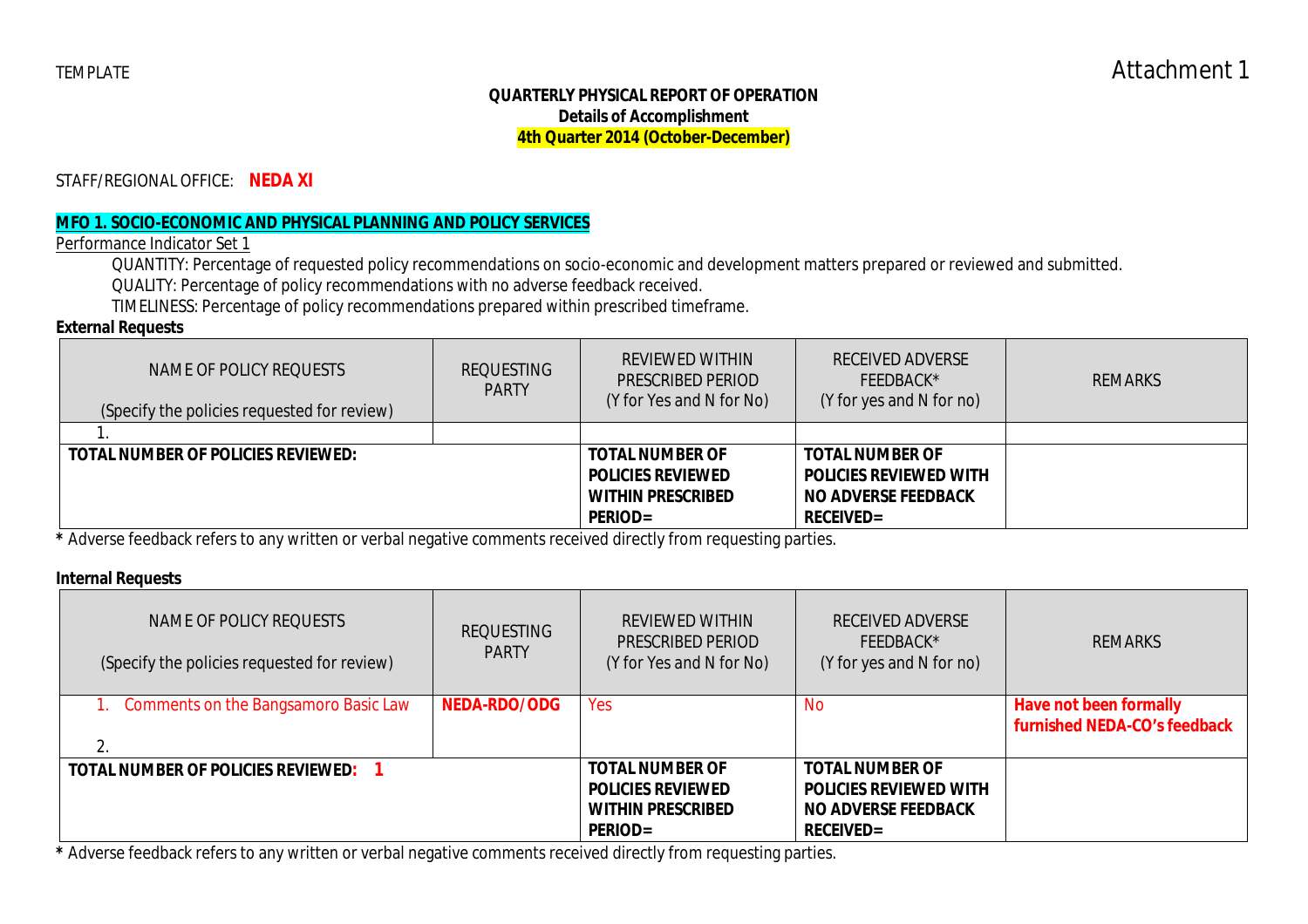Performance Indicator Set 2

QUANTITY: Number of plans prepared/ updated.

QUALITY: PDP and RM submitted to the President and RDPs presented to or endorsed by the Regional Development Councils (RDCs).

TIMELINESS: Plans prepared/ updated within schedule.

| <b>NAME OF PLAN</b><br><b>DOCUMENT</b> | <b>TARGET DATE OF</b><br>PRESENTATION OR<br><b>ENDORSEMENT</b> | <b>ACTUAL DATE OF</b><br>PRESENTATION OR<br><b>ENDORSEMENT</b> | PRESENTED OR ENDORSED<br>(Y for Yes and N for No) | <b>WITHIN SCHEDULE</b><br>(Y for Yes and N for No) | <b>REMARKS</b>      |
|----------------------------------------|----------------------------------------------------------------|----------------------------------------------------------------|---------------------------------------------------|----------------------------------------------------|---------------------|
| Philippine Development                 |                                                                |                                                                |                                                   |                                                    | N/A in 2014         |
| Plan (PDP) (c/o NPPS)                  |                                                                |                                                                |                                                   |                                                    |                     |
| Philippine Development                 |                                                                |                                                                |                                                   |                                                    | PDP-RM finalized in |
| Plan - Results Matrix (PDP-            |                                                                |                                                                |                                                   |                                                    | Q2 2014             |
| RM) (Final) (c/o MES)                  |                                                                |                                                                |                                                   |                                                    |                     |
| <b>Regional Development</b>            |                                                                |                                                                |                                                   |                                                    | N/A in 2014         |
| Plans (RDPs) (c/o NROs)                |                                                                |                                                                |                                                   |                                                    |                     |
| <b>NROXI</b>                           |                                                                |                                                                |                                                   |                                                    |                     |
| Mindanao Spatial                       | 4 <sup>th</sup> Quarter                                        | December 2014                                                  | Y (RDCom-MAC and RDC X,                           |                                                    |                     |
| Strategy/Development                   |                                                                |                                                                | XI, XII & XIII                                    |                                                    |                     |
| Framework (MSS/DF),                    |                                                                |                                                                |                                                   |                                                    |                     |
| 2015-2045                              |                                                                |                                                                |                                                   |                                                    |                     |
| <b>Draft Updated Davao</b>             | 4 <sup>th</sup> Quarter                                        | December 2014                                                  | Y (RDC XI)                                        | v                                                  |                     |
| <b>Region Physical Framework</b>       |                                                                |                                                                |                                                   |                                                    |                     |
| Plan (RPFP), 2015-2045                 |                                                                |                                                                |                                                   |                                                    |                     |

# **MFO 2: TECHNICAL SUPPORT AND ADVISORY SERVICES**

Performance Indicator Set 1

QUANTITY: Number of meeting documents prepared.

QUALITY: Percentage of members who were satisfied with the completeness and accuracy of meeting documents prepared and released. TIMELINESS: Percentage of meeting documents released within the prescribed timeframe.

### Definitions:

- The number of meeting documents refer to the number of minutes prepared.
- The minutes or highlights refer to the minutes or highlights of the previous meeting included in the agenda folder.
- The minutes or highlights of the meetings are the bases for identifying the members' satisfaction on the services provided by the Secretariat.
- Target schedule of release (based on standard set by the Committee/council or the concerned units) of the agenda folder as compared with the actual release (e.g. agenda folder released one day before the meeting).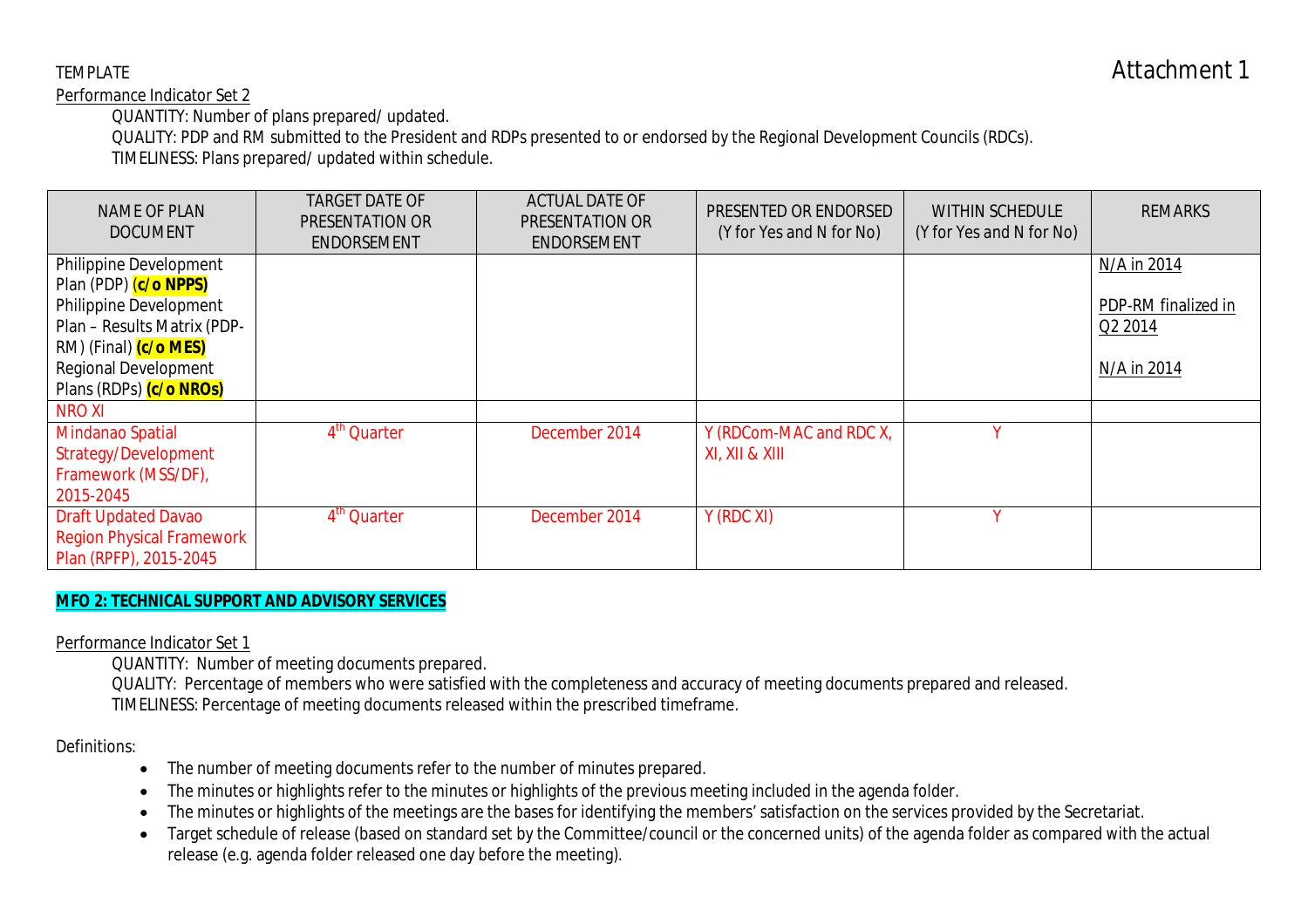| <b>TEMPLATE</b>                                                                                                                                                                    |                                                                           |                                                                                |                                                        |                                                                                                                                                   |                                                                                                                                                           |                                                                                                               |                                                                                                                               | Attachment 1   |
|------------------------------------------------------------------------------------------------------------------------------------------------------------------------------------|---------------------------------------------------------------------------|--------------------------------------------------------------------------------|--------------------------------------------------------|---------------------------------------------------------------------------------------------------------------------------------------------------|-----------------------------------------------------------------------------------------------------------------------------------------------------------|---------------------------------------------------------------------------------------------------------------|-------------------------------------------------------------------------------------------------------------------------------|----------------|
| NAME OF COMMITTEE/COUNCIL                                                                                                                                                          | <b>NUMBER</b><br>OF<br><b>MEETINGS</b><br><b>FOR THE</b><br><b>PERIOD</b> | <b>NUMBER OF</b><br><b>MINUTES</b><br><b>OF</b><br><b>MEETINGS</b><br>PREPARED | <b>NUMBER OF</b><br><b>COMMITTEE</b><br><b>MEMBERS</b> | <b>NUMBER OF</b><br><b>COMMITTEE</b><br><b>MEMBERS WHO</b><br><b>WERE SATISFIED</b><br>WITH THE<br>COMPLETENESS<br>AND ACCURACY OF<br>THE MINUTES | <b>TARGET</b><br><b>SCHEDULE OF</b><br><b>RELEASE OF</b><br><b>MEETING</b><br><b>DOCUMENTS</b><br>(EITHER HARD<br><b>COPIES OR</b><br>THROUGH E-<br>MAIL) | <b>ACTUAL</b><br><b>RELEASE OF</b><br><b>MEETING</b><br><b>DOCUMENTS</b>                                      | <b>MEETING</b><br><b>DOCUMENTS</b><br>RELEASED<br><b>WITHIN THE</b><br>PRESCRIBED<br>TIMEFRAME<br>(Y for Yes and N<br>for No) | <b>REMARKS</b> |
| <b>NEDA Board</b><br>a.<br><b>NEDA Board</b><br>b.<br>Committees<br>ICC-TB<br>ICC-CC<br><b>INFRACOM</b><br><b>SDC</b><br><b>CTRM</b><br><b>RDCom</b><br><b>NLUC</b><br><b>RDCs</b> | 1 (RLUC)                                                                  | 1                                                                              | 25                                                     | 100%                                                                                                                                              | 1 day before<br>meeting                                                                                                                                   | On the day of<br>the meeting                                                                                  | Y                                                                                                                             |                |
| <b>Full Council</b><br>Execom committee                                                                                                                                            | $\mathbf 1$                                                               | 1                                                                              | 64                                                     | 100%                                                                                                                                              | 1 day before<br>meeting                                                                                                                                   | On the day of<br>the meeting                                                                                  | Y                                                                                                                             |                |
| Sectoral committee                                                                                                                                                                 | 1 (MFC)                                                                   | 1                                                                              | 38                                                     | 100%                                                                                                                                              | 1 day before<br>meeting                                                                                                                                   | On the day of<br>the meeting                                                                                  | ${\bf y}$                                                                                                                     |                |
|                                                                                                                                                                                    | 1 (DAC)                                                                   | 1                                                                              | 38                                                     | 100%                                                                                                                                              | 1 day before<br>meeting                                                                                                                                   | On the day of<br>the meeting                                                                                  |                                                                                                                               |                |
| Advisory committee                                                                                                                                                                 | 1 SDC mtg.<br>1 (IDC)                                                     | 1<br>1                                                                         | 40<br>30                                               | 100%<br>100%                                                                                                                                      | On date of<br>meeting<br>On date of                                                                                                                       | <b>Minutes-2 days</b><br>before meeting<br>(email); other<br>documents<br>during the<br>meeting<br>On date of | Y                                                                                                                             |                |
|                                                                                                                                                                                    |                                                                           |                                                                                |                                                        |                                                                                                                                                   | meeting                                                                                                                                                   | meeting                                                                                                       |                                                                                                                               |                |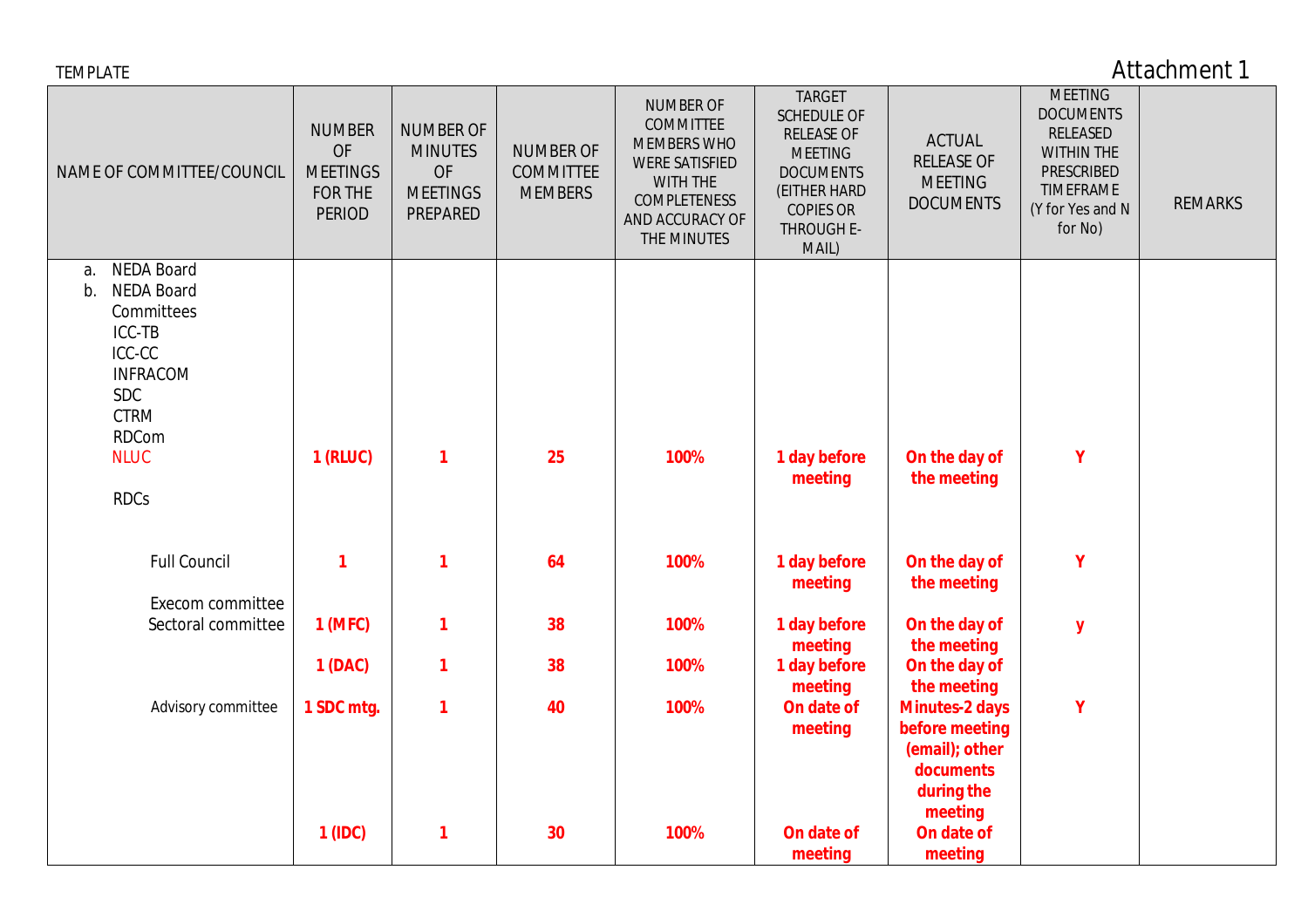| TEMPLATE |  |
|----------|--|
|----------|--|

Attachment 1

|                                                                                                                                                                                                                         | 2 (RPMC) | $\overline{2}$                                                                                      | 6                                                                                                            | 100%                             | On date of<br>meeting      | On date of<br>meeting                  |  |
|-------------------------------------------------------------------------------------------------------------------------------------------------------------------------------------------------------------------------|----------|-----------------------------------------------------------------------------------------------------|--------------------------------------------------------------------------------------------------------------|----------------------------------|----------------------------|----------------------------------------|--|
|                                                                                                                                                                                                                         | 1(AEC)   |                                                                                                     |                                                                                                              | 100%                             | On date of<br>meeting      | On date of<br>meeting                  |  |
| Other inter-agency<br>С.<br>committees<br>MC-IHDC<br>IAC on Trade in Services<br>Economic Development<br>Cluster<br><b>PCSD</b><br><b>MICC</b><br><b>IATCP</b><br>INFRACOM-Sub-<br>Committee on<br>Water<br><b>NPMC</b> |          |                                                                                                     |                                                                                                              |                                  |                            |                                        |  |
|                                                                                                                                                                                                                         |          | <b>TOTAL NO.</b><br><b>OF</b><br><b>MINUTES</b><br><b>OF</b><br><b>MEETINGS</b><br><b>PREPARED=</b> | % OF MEMBERS WHO WERE<br><b>SATISFIED WITH THE</b><br>OF MEETING DOCUMENTS<br><b>PREPARED AND RELEASED =</b> | <b>COMPLETENESS AND ACCURACY</b> | THE PRESCRIBED TIMEFRAME = | % OF MEETING DOCUMENTS RELEASED WITHIN |  |

Performance Indicator Set 2

QUANTITY: Number of economic reports prepared.

QUALITY: Percentage of economic reports with no negative feedback received on completeness and accuracy of content/ information. TIMELINESS: Percentage of economic reports submitted to the President within prescribed timeframe.

### **c/o NPPS and TSIS**

| MEMORANDA FOR THE<br>PRESIDENT ON THE<br><b>FOLLOWING ECONOMIC</b> | 2014<br><b>TARGETS</b> | 2014<br>Q4<br><b>ACCOMPLISHMENT</b> | RECEIVED NEGATIVE<br><b>FEEDBACK ON</b><br><b>COMPLETENESS AND</b> | DATE OF SUBMISSION TO THE<br><b>PRESIDENT</b> | <b>SUBMITTED</b><br><b>WITHIN THE</b><br><b>PRESCRIBED</b><br><b>PERIOD</b> | <b>REMARKS</b> |
|--------------------------------------------------------------------|------------------------|-------------------------------------|--------------------------------------------------------------------|-----------------------------------------------|-----------------------------------------------------------------------------|----------------|
|--------------------------------------------------------------------|------------------------|-------------------------------------|--------------------------------------------------------------------|-----------------------------------------------|-----------------------------------------------------------------------------|----------------|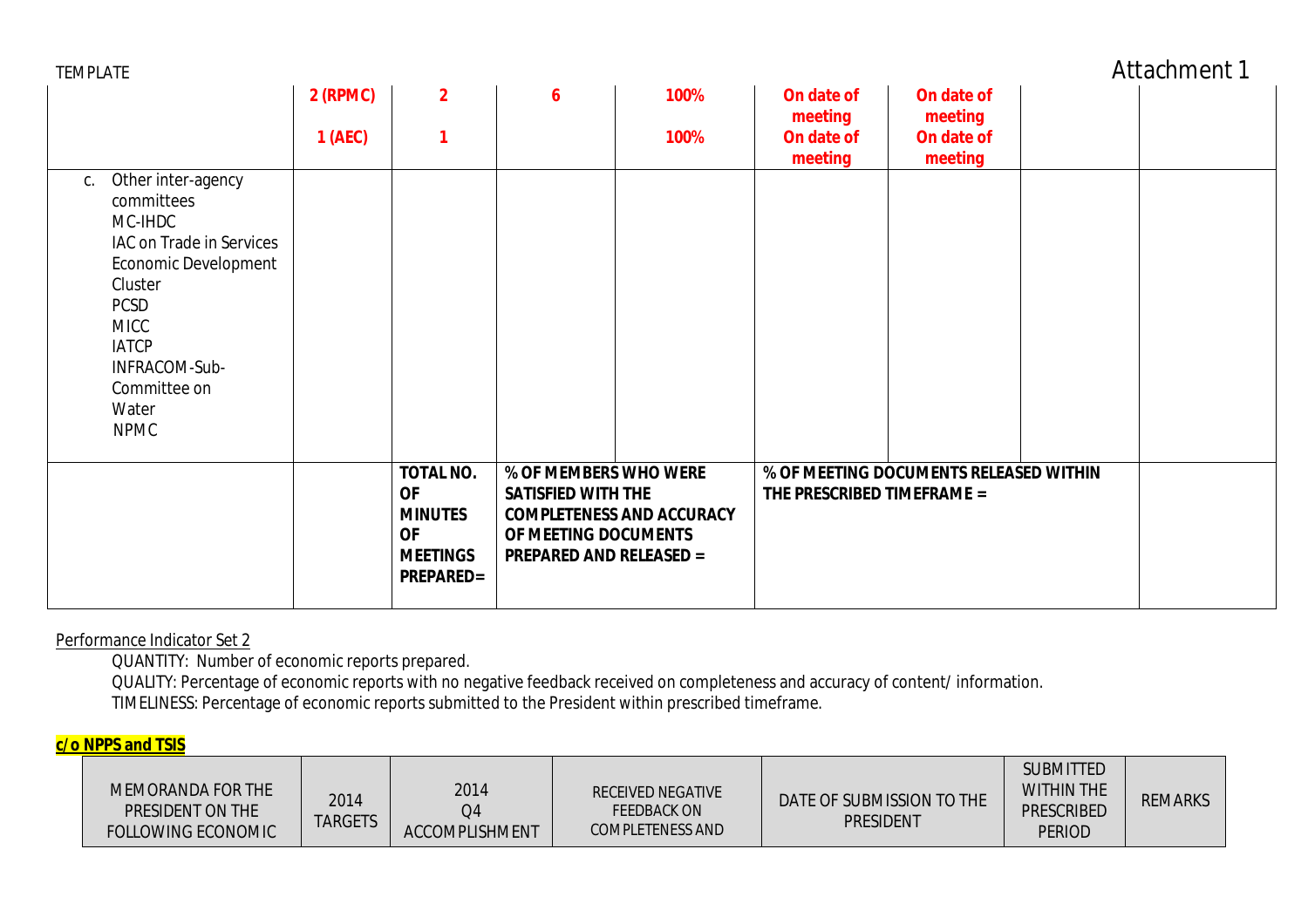| TEMPLATE |
|----------|
|----------|

# Attachment 1

|                | <b>REPORTS:</b>                                     |    | <b>ACCURACY OF</b><br>CONTENT/INFORMATION<br>(Y for yes and N for no)          | <b>TARGET DATE</b><br><b>OF</b><br><b>SUBMISSION</b>                                    | <b>ACTUAL DATE</b><br><b>OF</b><br><b>SUBMISSION</b> | (Y for Yes and<br>N for No) |  |
|----------------|-----------------------------------------------------|----|--------------------------------------------------------------------------------|-----------------------------------------------------------------------------------------|------------------------------------------------------|-----------------------------|--|
| a.             | <b>National Accounts</b>                            | 4  |                                                                                |                                                                                         |                                                      |                             |  |
| $\mathsf{D}$ . | Merchandise Exports                                 | 12 |                                                                                |                                                                                         |                                                      |                             |  |
|                | Merchandise<br>Imports                              | 12 |                                                                                |                                                                                         |                                                      |                             |  |
|                | d. Consumer Price<br>Index                          | 12 |                                                                                |                                                                                         |                                                      |                             |  |
|                | e. Labor and<br>Employment                          | 4  |                                                                                |                                                                                         |                                                      |                             |  |
|                | <b>Poverty Statistics</b>                           |    |                                                                                |                                                                                         |                                                      |                             |  |
| q.             | Integrated Survey of                                | 6  |                                                                                |                                                                                         |                                                      |                             |  |
|                | Selected Industries                                 |    |                                                                                |                                                                                         |                                                      |                             |  |
|                | <b>TOTAL NUMBER OF</b><br><b>ECONOMIC REPORTS =</b> | 51 | % OF ECONOMIC REPORTS<br><b>WITH NO NEGATIVE</b><br><b>FEEDBACK RECEIVED =</b> | % OF ECONOMIC REPORTS SUBMITTED TO THE<br><b>PRESIDENT WITHIN PRESCRIBED TIMELINE =</b> |                                                      |                             |  |

# **c/o NROs**

| REGIONAL ECONOMIC<br><b>REPORTS</b>                         | 2014<br><b>TARGETS</b> | 2014 Q4<br><b>TARGETS</b> | 2014 Q4<br><b>ACTUAL</b><br>ACCOMPLISHMENT | RECEIVED NEGATIVE FEEDBACK<br>ON COMPLETENESS AND<br><b>ACCURACY OF</b><br>CONTENT/INFORMATION<br>(Y for yes and N for no) | DATE OF SUBMISSION TO THE<br>RDC<br><b>TARGET DATE</b><br><b>OF</b><br><b>SUBMISSION</b> | <b>ACTUAL</b><br>DATE OF<br><b>SUBMISSION</b> | <b>SUBMITTED</b><br><b>WITHIN THE</b><br><b>PRESCRIBED</b><br><b>PERIOD</b><br>(Y for Yes and N<br>for No) | <b>REMARKS</b>                                                              |
|-------------------------------------------------------------|------------------------|---------------------------|--------------------------------------------|----------------------------------------------------------------------------------------------------------------------------|------------------------------------------------------------------------------------------|-----------------------------------------------|------------------------------------------------------------------------------------------------------------|-----------------------------------------------------------------------------|
| Regional Economic<br>Situationer<br><b>Annual RES</b><br>а. |                        |                           |                                            |                                                                                                                            |                                                                                          |                                               |                                                                                                            |                                                                             |
| Quarterly RES (NRO<br>b.<br>XI)                             |                        |                           |                                            | <b>No</b>                                                                                                                  | Within 4 <sup>th</sup> Qtr                                                               | December 10                                   | <b>Yes</b>                                                                                                 | <b>Consolidated</b><br><b>First to Third</b><br><b>Quarters RES</b><br>2014 |
| <b>TOTAL NUMBER OF</b><br><b>ECONOMIC REPORTS=</b>          |                        |                           |                                            | % OF ECONOMIC REPORTS<br><b>WITH NO NEGATIVE</b><br><b>FEEDBACK RECEIVED = 1</b>                                           | <b>PRESIDENT WITHIN PRESCRIBED TIMELINE =</b>                                            |                                               | % OF ECONOMIC REPORTS SUBMITTED TO THE                                                                     |                                                                             |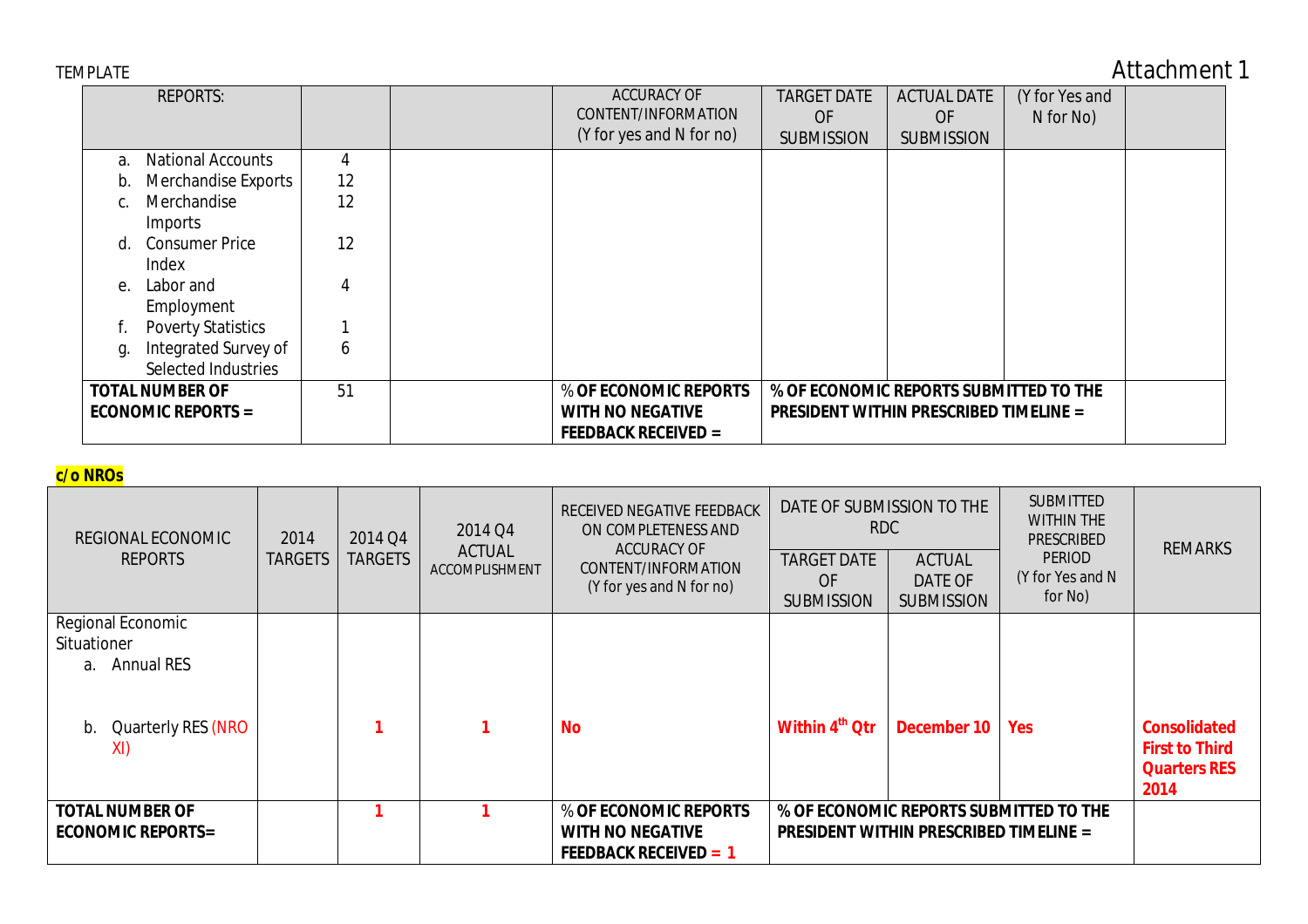### **MFO 3: INVESTMENT PROGRAMMING SERVICES**

### Performance Indicator Set 1

QUANTITY: Number of public investment program documents prepared/ updated. QUALITY: Public investment program documents presented to or endorsed by the appropriate inter-agency committees.

TIMELINESS: Percentage of public investment program documents prepared/ updated within schedule.

|              | NAME OF DOCUMENT                            | PRESENTED OR ENDORSED<br>(Y for Yes and N for No) | <b>TARGET SCHEDULE</b><br>OF UPDATING/<br><b>COMPLETION</b> | <b>ACTUAL DATE OF</b><br>UPDATING/<br><b>COMPLETION</b> | <b>REMARKS</b> |
|--------------|---------------------------------------------|---------------------------------------------------|-------------------------------------------------------------|---------------------------------------------------------|----------------|
| a.           | <b>Public Investment Program</b>            |                                                   |                                                             |                                                         |                |
|              | (PIP) (c/o PIS)                             |                                                   |                                                             |                                                         |                |
| b.           | Comprehensive and Integrated                |                                                   |                                                             |                                                         |                |
|              | Infrastructure Program (CIIP)<br>$(c/o$ IS) |                                                   |                                                             |                                                         |                |
|              |                                             |                                                   |                                                             |                                                         |                |
| C.           | <b>Regional Development</b>                 |                                                   |                                                             |                                                         |                |
|              | Investment Programs (c/o                    | RDC-endorsed 2016 Davao Region                    | 4 <sup>th</sup> Quarter of 2014                             | 4 <sup>th</sup> Quarter of 2014                         |                |
|              | NROs) NRO XI                                | <b>Annual Investment Program</b>                  |                                                             |                                                         |                |
| $TOTAL = 17$ |                                             | % OF PUBLIC INVESTMENT                            | % OF PUBLIC INVESTMENT PROGRAM                              |                                                         |                |
|              |                                             | <b>PROGRAM DOCUMENTS</b>                          | DOCUMENTS PREPARED/UPDATED WITHIN                           |                                                         |                |
|              |                                             | PRESENTED OR ENDORSED BY THE                      | $SCHEDULE =$                                                |                                                         |                |
|              |                                             | <b>APPROPRIATE INTER-AGENCY</b>                   |                                                             |                                                         |                |
|              |                                             | <b>COMMITTEES =</b>                               |                                                             |                                                         |                |

Performance Indicator Set 2

QUANTITY: Percentage of submitted projects appraised.

a. Projects worth 1 billion and above

b. Projects worth below 1 billion

QUALITY: Percentage of appraised projects presented to the ICC-Technical Board.

TIMELINESS: Percentage of projects appraised within prescribed timeframe.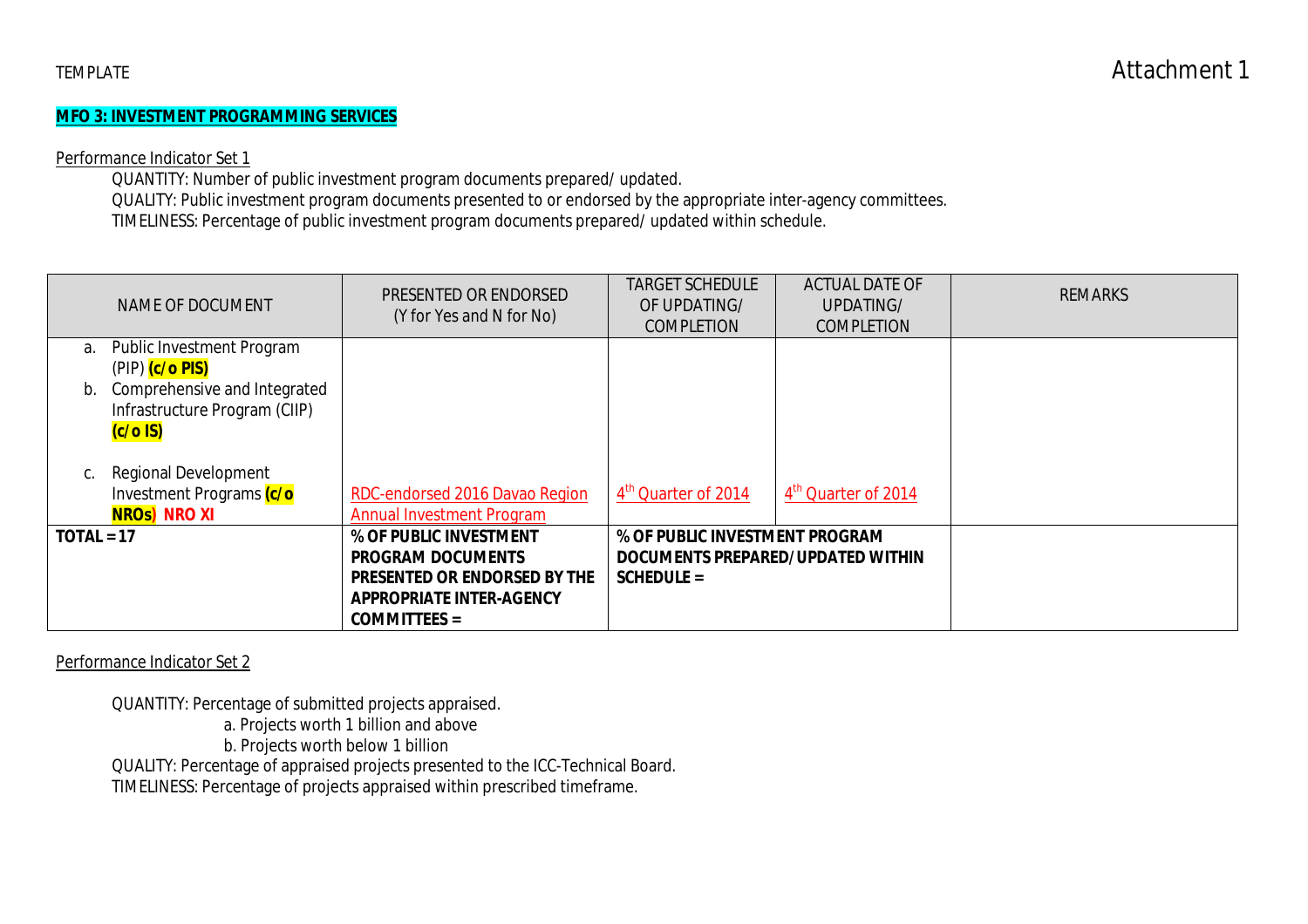Projects presented to ICC-TB (Q4 2014) **(c/o PIS)**

| <b>TITLE</b>                                                                  | LEAD EVALUATING STAFF | DATE OF PRESENTATION TO ICC-TB | <b>REMARKS</b> |  |  |  |  |  |  |
|-------------------------------------------------------------------------------|-----------------------|--------------------------------|----------------|--|--|--|--|--|--|
| Official Development Assistance (ODA)/Locally-Funded Project (LFP) Financing: |                       |                                |                |  |  |  |  |  |  |
|                                                                               |                       |                                |                |  |  |  |  |  |  |
|                                                                               |                       |                                |                |  |  |  |  |  |  |
| Public-Private Partnership (PPP) Financing:                                   |                       |                                |                |  |  |  |  |  |  |
|                                                                               |                       |                                |                |  |  |  |  |  |  |
|                                                                               |                       |                                |                |  |  |  |  |  |  |
| TOTAL NUMBER OF PROJECTS PRESENTED TO ICC-TB =                                |                       |                                |                |  |  |  |  |  |  |
|                                                                               |                       |                                |                |  |  |  |  |  |  |

# **(c/o NCO Staffs and NROs)**

| LIST OF PROJECTS RECEIVED FOR APPRAISAL*         | <b>LEAD</b><br><b>EVALUATING</b><br><b>UNIT</b> | <b>PROPONENT</b><br><b>AGENCY</b> | Worth 1 billion<br>and above<br>(Y for yes and<br>N for No) | Evaluated within the<br>prescribed period<br>(Y for yes and N for<br>No) | <b>Presented to ICC-</b><br>ТB<br>(Y for yes and N<br>for no) | <b>REMARKS</b>          |
|--------------------------------------------------|-------------------------------------------------|-----------------------------------|-------------------------------------------------------------|--------------------------------------------------------------------------|---------------------------------------------------------------|-------------------------|
| Q4 NRO XI                                        |                                                 |                                   |                                                             |                                                                          |                                                               |                         |
| <b>Sasa Port Modernization Project</b>           | <b>NROXI</b>                                    | <b>DOTC</b>                       |                                                             |                                                                          |                                                               | Presented to RDC        |
| 2. Operations and Maintenance Component          |                                                 | <b>DOTC</b>                       |                                                             |                                                                          | - I V                                                         | Presented to RDC        |
| of Francisco Bangoy International Airport        |                                                 |                                   |                                                             |                                                                          |                                                               |                         |
| <b>Tamugan Bulk Water Facility Project</b><br>3. |                                                 | <b>DCWD</b>                       |                                                             |                                                                          |                                                               | JV project              |
| <b>Tagum Bulk Water Facility Project</b><br>4.   |                                                 | <b>TWD</b>                        |                                                             |                                                                          |                                                               | <b>JV</b> project       |
| Development of Health Services Improved<br>5.    |                                                 | <b>DOH</b>                        |                                                             |                                                                          |                                                               | <b>Presented to RDC</b> |
| (DOAg)                                           |                                                 |                                   |                                                             |                                                                          |                                                               |                         |
| TOTAL NUMBER OF PROJECTS APPRAISED = 5           |                                                 |                                   |                                                             |                                                                          |                                                               |                         |
|                                                  |                                                 |                                   |                                                             |                                                                          |                                                               |                         |

\*Refers to projects with complete submission of documents/information from proponent agencies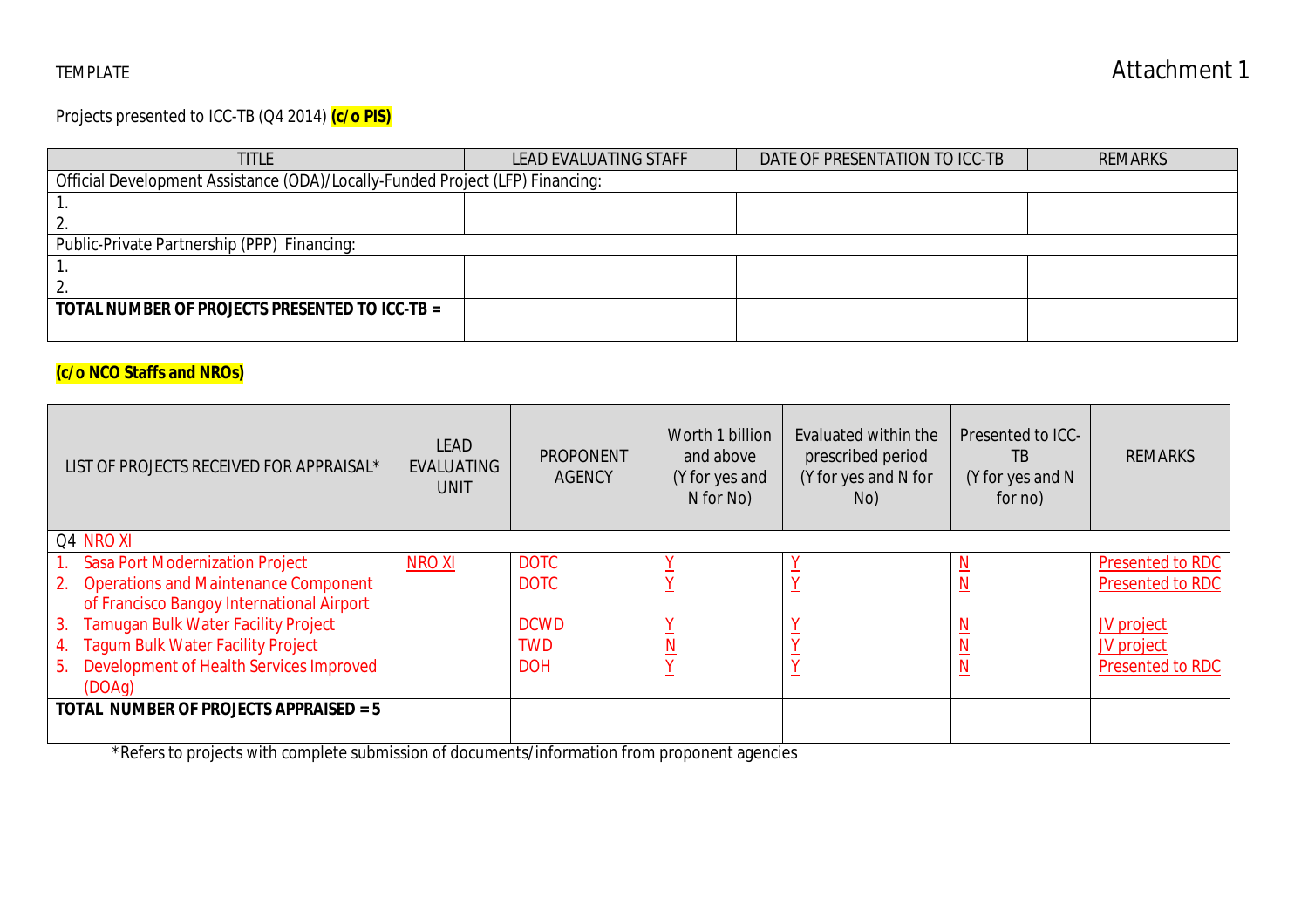### **MFO 4: MONITORING AND EVALUATION SERVICES**

Performance Indicator Set 1

QUANTITY: Official Development Assistance (ODA) Portfolio Review Report prepared and submitted.

QUALITY: Percentage of implementing agencies reviewed have confirmed ODA Portfolio Review Report findings.

TIMELINESS: ODA Portfolio Review Report submitted by the NEDA Secretariat to Congress on or before June 30 annually.

### **(c/o MES)**

| NAME OF DOCUMENT            | <b>QUANTITY</b> | LIST OF IMPLEMENTING<br>AGENCIES REVIEWED | AGENCIES WHICH CONFIRMED THE<br><b>REVIEW</b><br>(Y for Yes and N for No) | <b>TARGET DATE OF</b><br><b>SUBMISSION</b> | <b>ACTUAL DATE OF</b><br><b>SUBMISSION</b> | <b>REMARKS</b> |
|-----------------------------|-----------------|-------------------------------------------|---------------------------------------------------------------------------|--------------------------------------------|--------------------------------------------|----------------|
| <b>ODA Portfolio Review</b> |                 | . .                                       |                                                                           | On or before June                          |                                            | Done           |
|                             |                 |                                           |                                                                           | 30                                         |                                            |                |
|                             | $TOTAL =$       | <b>TOTAL NUMBER OF</b>                    | <b>TOTAL NUMBER OF AGENCIES</b>                                           |                                            |                                            |                |
|                             |                 | $AGENCIES =$                              | WHICH CONFIRMED THE REVIEW=                                               |                                            |                                            |                |

## **(c/o MES)**

| $\sqrt{2}$<br><b>REGULAR ODA</b><br>PERFORMANCE<br><b>REPORTS</b> | FY 2014<br><b>TARGETS</b>   | FY 2014 Q4<br><b>TARGETS</b> | FY 2014 Q4<br><b>ACTUAL</b><br>ACCOMPLISHMENT | <b>RECEIVED</b><br><b>ADVERSE</b><br><b>FEEDBACK</b><br>(Y for yes and N<br>for no) | <b>TARGET</b> | DATE OF SUBMISSION<br><b>ACTUAL</b> | <b>SUBMITTED</b><br><b>WITHIN</b><br><b>PRESCRIED</b><br>TIMEFRAME (Y<br>for Yes and N<br>for No) | <b>REMARKS</b> |
|-------------------------------------------------------------------|-----------------------------|------------------------------|-----------------------------------------------|-------------------------------------------------------------------------------------|---------------|-------------------------------------|---------------------------------------------------------------------------------------------------|----------------|
| Loans Report                                                      | 4 quarterly<br>loans report |                              |                                               |                                                                                     |               |                                     |                                                                                                   |                |
|                                                                   | prepared                    |                              |                                               |                                                                                     |               |                                     |                                                                                                   |                |
| <b>Grants Report</b>                                              | 2 semestral                 |                              |                                               |                                                                                     |               |                                     |                                                                                                   |                |
|                                                                   | grants report<br>prepared   |                              |                                               |                                                                                     |               |                                     |                                                                                                   |                |
| Cost Overrun                                                      | 4 quarterly                 |                              |                                               |                                                                                     |               |                                     |                                                                                                   |                |
|                                                                   | cost overrun                |                              |                                               |                                                                                     |               |                                     |                                                                                                   |                |
|                                                                   | reports                     |                              |                                               |                                                                                     |               |                                     |                                                                                                   |                |
|                                                                   | prepared                    |                              |                                               |                                                                                     |               |                                     |                                                                                                   |                |
| Alert Mechanism                                                   | 4 quarterly                 |                              |                                               |                                                                                     |               |                                     |                                                                                                   |                |
|                                                                   | alert                       |                              |                                               |                                                                                     |               |                                     |                                                                                                   |                |
|                                                                   | mechanism                   |                              |                                               |                                                                                     |               |                                     |                                                                                                   |                |
|                                                                   | reports                     |                              |                                               |                                                                                     |               |                                     |                                                                                                   |                |
|                                                                   | prepared                    |                              |                                               |                                                                                     |               |                                     |                                                                                                   |                |

# TEMPLATE **Attachment 1**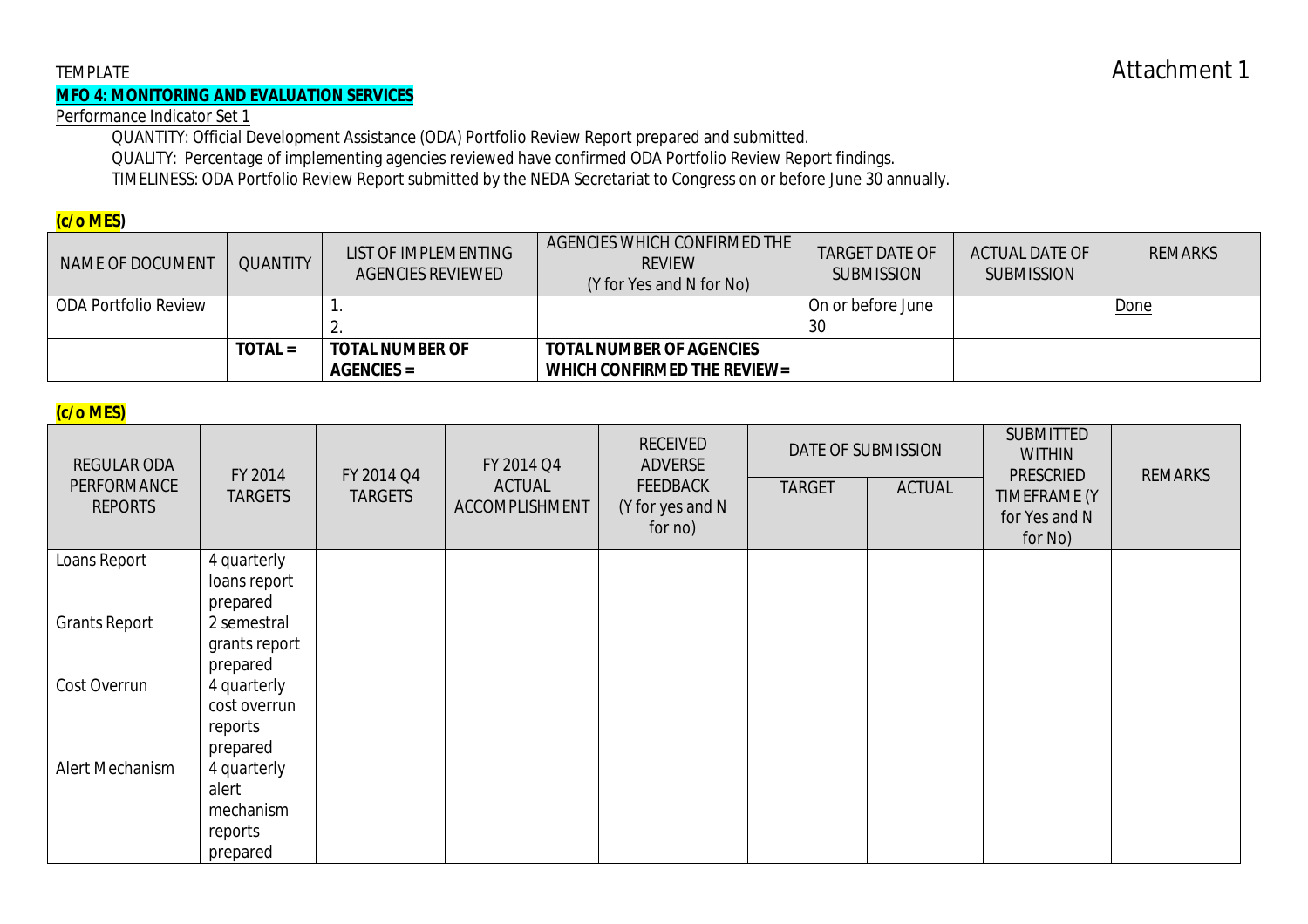TEMPLATE Attachment 1

|  | <b>TOTAL NUMBER</b><br>OF ODA | % OF REPORTS<br><b>WITH NO</b> | % OF REPORTS SUBMITTED WITHIN PRESCRIBED<br><b>TIMEFRAME:</b> |  |
|--|-------------------------------|--------------------------------|---------------------------------------------------------------|--|
|  | <b>PERFORMANCE</b>            | <b>ADVERSE</b>                 |                                                               |  |
|  | <b>REPORTS=</b>               | <b>FEEDBACK:</b>               |                                                               |  |

Performance Indicator Set 2

QUANTITY: Number of socio-economic assessment reports prepared.

QUALITY: Percentage of socio-economic assessment reports endorsed by the NEDA Secretariat.

TIMELINESS: Percentage of socio-economic assessment reports released within schedule.

### **(c/o NPPS and NROs)**

| NAME OF DOCUMENT                                 | ENDORSED BY THE NEDA SECRETARIAT  |                         | DATE OF RELEASE | <b>REMARKS</b>                                                |
|--------------------------------------------------|-----------------------------------|-------------------------|-----------------|---------------------------------------------------------------|
|                                                  | (Y for Yes and N for No)          | <b>TARGET</b>           | <b>ACTUAL</b>   |                                                               |
| a. Socio-economic Report (SER)                   |                                   |                         |                 | N/A                                                           |
| b. Regional Development Report (RDR)<br>(NRO XI) |                                   | <b>December</b><br>2014 | December 2014   | <b>RDR CY 2013</b><br>(6 out of 10 RDP Chapters<br>completed) |
| $TOIAL = 16$                                     | % OF REPORTS ENDORSED BY THE NEDA | % OF REPORTS RELEASED   |                 |                                                               |
|                                                  | SECRETARIAT =                     | <b>WITHIN SCHEDULE=</b> |                 |                                                               |

# **(c/o MES)**

| $\mathbf{v}$ $\mathbf{v}$ $\mathbf{v}$ $\mathbf{v}$ |                           |                              |                                     |                                                                           |                                                                                 |                |
|-----------------------------------------------------|---------------------------|------------------------------|-------------------------------------|---------------------------------------------------------------------------|---------------------------------------------------------------------------------|----------------|
|                                                     | FY 2014<br><b>TARGETS</b> | FY 2014 Q4<br><b>TARGETS</b> | FY 2014 Q4 ACTUAL<br>ACCOMPLISHMENT | <b>RECEIVED ADVERSE</b><br><b>FEEDBACK</b><br>(Y for Yes and N for<br>No) | CONDUCTED/<br>PREPARED WITHIN<br><b>SCHEDULE</b><br>(Y for Yes and N for<br>No) | <b>REMARKS</b> |
| Number of program/project                           | 10 monitoring             |                              |                                     |                                                                           |                                                                                 |                |
| monitored                                           | visits                    |                              |                                     |                                                                           |                                                                                 |                |
|                                                     | conducted                 |                              |                                     |                                                                           |                                                                                 |                |
| Number of missions conducted                        | 4 missions                |                              |                                     |                                                                           |                                                                                 |                |
|                                                     | conducted                 |                              |                                     |                                                                           |                                                                                 |                |
| Number of program/project                           | At least 30               |                              |                                     |                                                                           |                                                                                 |                |
| monitoring and evaluation                           | monitoring and            |                              |                                     |                                                                           |                                                                                 |                |
| conducted                                           | evaluation                |                              |                                     |                                                                           |                                                                                 |                |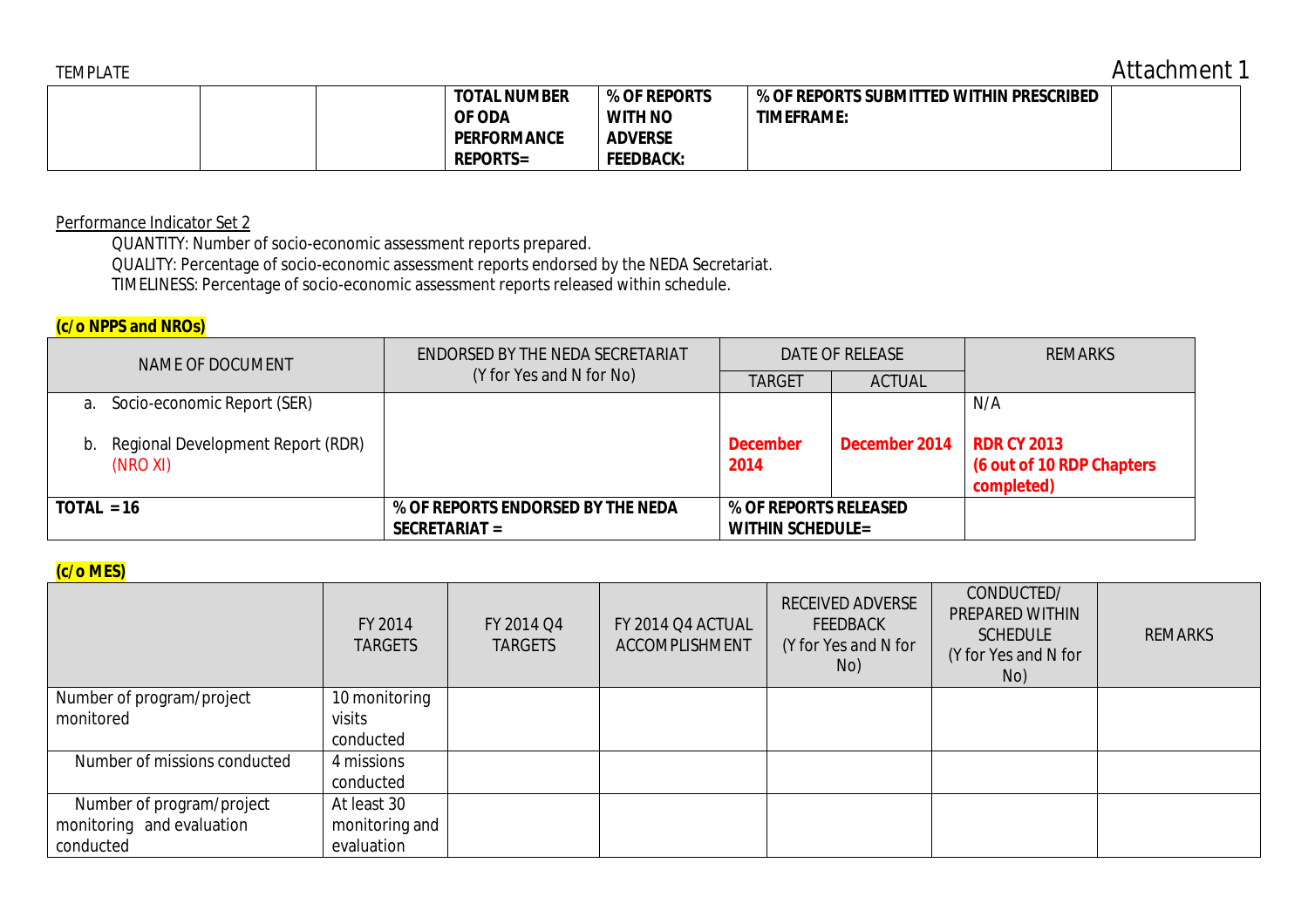|                                   | reports        |  |  |  |
|-----------------------------------|----------------|--|--|--|
|                                   | prepared       |  |  |  |
| Re-evaluation of projects         | As need arises |  |  |  |
| requiring changes in scope, cost, |                |  |  |  |
| time, etc.                        |                |  |  |  |

# **(c/o NROs)**

|                                             | 2014<br><b>Targets</b> | 2014 Q4<br><b>Targets</b> | 2014 Q4<br>Actual<br>Accomplishments | <b>RECEIVED ADVERSE</b><br><b>FEEDBACK</b><br>(Y for Yes and N for<br>No) | CONDUCTED/<br>PREPARED WITHIN<br><b>SCHEDULE</b><br>(Y for Yes and N for<br>No) | <b>REMARKS</b>                                                                      |
|---------------------------------------------|------------------------|---------------------------|--------------------------------------|---------------------------------------------------------------------------|---------------------------------------------------------------------------------|-------------------------------------------------------------------------------------|
| No. of projects monitored (NRO              |                        | 19 regular projects       | 19 regular projects                  |                                                                           |                                                                                 |                                                                                     |
| XI)                                         |                        |                           | and 229 project<br>desk monitored    |                                                                           |                                                                                 |                                                                                     |
| No. of monitoring visits conducted          |                        |                           |                                      | N                                                                         | v                                                                               |                                                                                     |
| (NRO XI)                                    |                        |                           |                                      |                                                                           |                                                                                 |                                                                                     |
| No. of RPMES reports prepared               |                        |                           |                                      |                                                                           |                                                                                 |                                                                                     |
| (NRO XI)                                    |                        |                           |                                      |                                                                           |                                                                                 |                                                                                     |
| <b>Project Monitoring Reports</b><br>(PMRs) |                        |                           |                                      | N                                                                         | v                                                                               |                                                                                     |
| <b>Field Monitoring Reports (FMR)</b>       |                        |                           |                                      | N                                                                         | v                                                                               | <b>Includes Outcome</b><br><b>Monitoring Report</b><br>of Typhoon Pablo<br>Projects |

# **LOCALLY-FUNDED PROJECTS**

| PROJECT NAME                        |                | 2014 TARGETS   |                 | 2014 Q4                | <b>REMARKS</b>                         |
|-------------------------------------|----------------|----------------|-----------------|------------------------|----------------------------------------|
|                                     | Q <sub>2</sub> | Q <sub>3</sub> | O4              | <b>ACCOMPLISHMENTS</b> |                                        |
| a. Communication and Advocacy       |                |                | 3 areas for the | 2 areas                | Difficulty in coordinating schedule of |
| Program - Support Project (CAP-SP)  |                |                | roadshow        |                        | provinces                              |
| (c/o DIS) NRO XI                    |                |                |                 |                        |                                        |
| b. Implementation of the Management |                |                |                 |                        |                                        |
| Information System Network (NEDA    |                |                |                 |                        |                                        |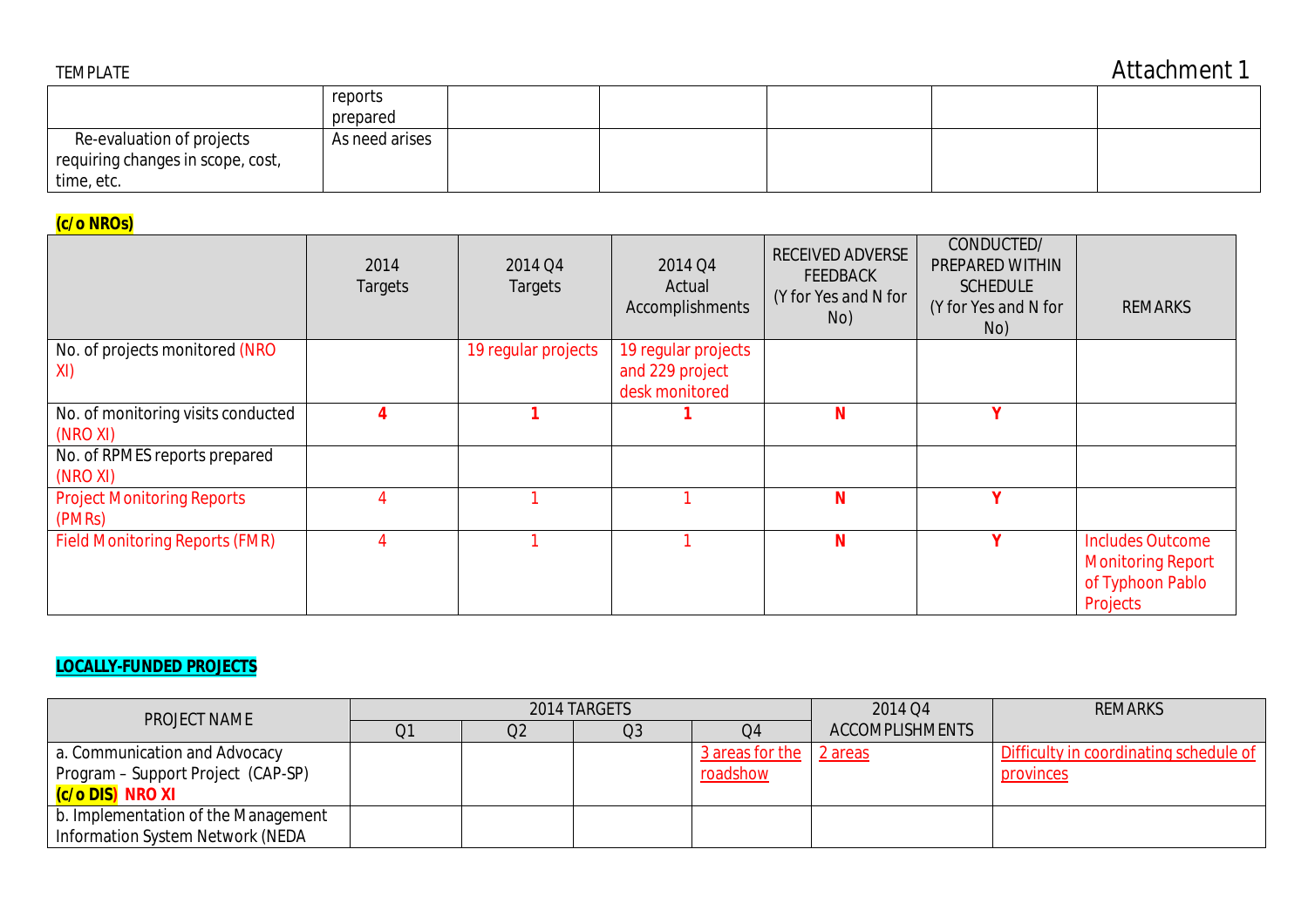| Information Network Project) (c/o ICTS)   |   |                |                  |                |  |
|-------------------------------------------|---|----------------|------------------|----------------|--|
| Network Infrastructure and Data           | 4 |                |                  | 3              |  |
| Center Equipment/Items                    |   |                |                  |                |  |
| studied, prepared, processed              |   |                |                  |                |  |
| and procured/acquired                     |   |                |                  |                |  |
|                                           |   |                |                  |                |  |
| Services to establish WAN                 |   |                | $\mathfrak{p}$   | 3              |  |
| connection for NCO and NROs               |   |                |                  |                |  |
| Training/workshop activities<br>conducted |   |                |                  |                |  |
| Activities to improve employee            |   | $\overline{2}$ |                  |                |  |
| productivity conducted                    |   |                |                  |                |  |
| Services of experts engaged               | 2 |                |                  |                |  |
| c. NEDA Contract Price Escalation         |   |                | 1 study for 2014 |                |  |
| Database System (c/o IS)                  |   |                |                  |                |  |
| d. Value Engineering/ Value Analysis      |   |                |                  |                |  |
| (VE/VA) Project (c/o IS)                  |   |                |                  |                |  |
| Number of studies awarded/                |   |                |                  | 2              |  |
| bidded out                                |   |                |                  |                |  |
| e. Public-Private Partnership Capacity    |   |                | $\mathfrak{p}$   | $\mathfrak{D}$ |  |
| Building Project (c/o IS)                 |   |                |                  |                |  |
|                                           |   |                |                  |                |  |

# **FOREIGN-ASSISTED PROJECTS**

| PROJECT NAME                              | FY 2014 TARGETS | FY 2014 Q4 TARGETS | FY 2014 Q4 ACTUAL<br>ACCOMPLISHMENT | PERCENTAGE OF<br>ACCOMPLISHMENT | <b>REMARKS</b> |
|-------------------------------------------|-----------------|--------------------|-------------------------------------|---------------------------------|----------------|
| a. Capacity Development Technical         |                 |                    |                                     |                                 |                |
| Assistance (CDTA) Results-Oriented        |                 |                    |                                     |                                 |                |
| <b>Strategic Planning and Development</b> |                 |                    |                                     |                                 |                |
| Management for Inclusive Growth (c/o      |                 |                    |                                     |                                 |                |
| <b>PIS)</b>                               |                 |                    |                                     |                                 |                |
| b. Integrating Disaster Risk Reduction    |                 |                    |                                     |                                 |                |
| and Climate Change Adaptation             |                 |                    |                                     |                                 |                |
| (DRR/CCA) in Local Development            |                 |                    |                                     |                                 |                |
| Planning and Decision-Making Processes    |                 |                    |                                     |                                 |                |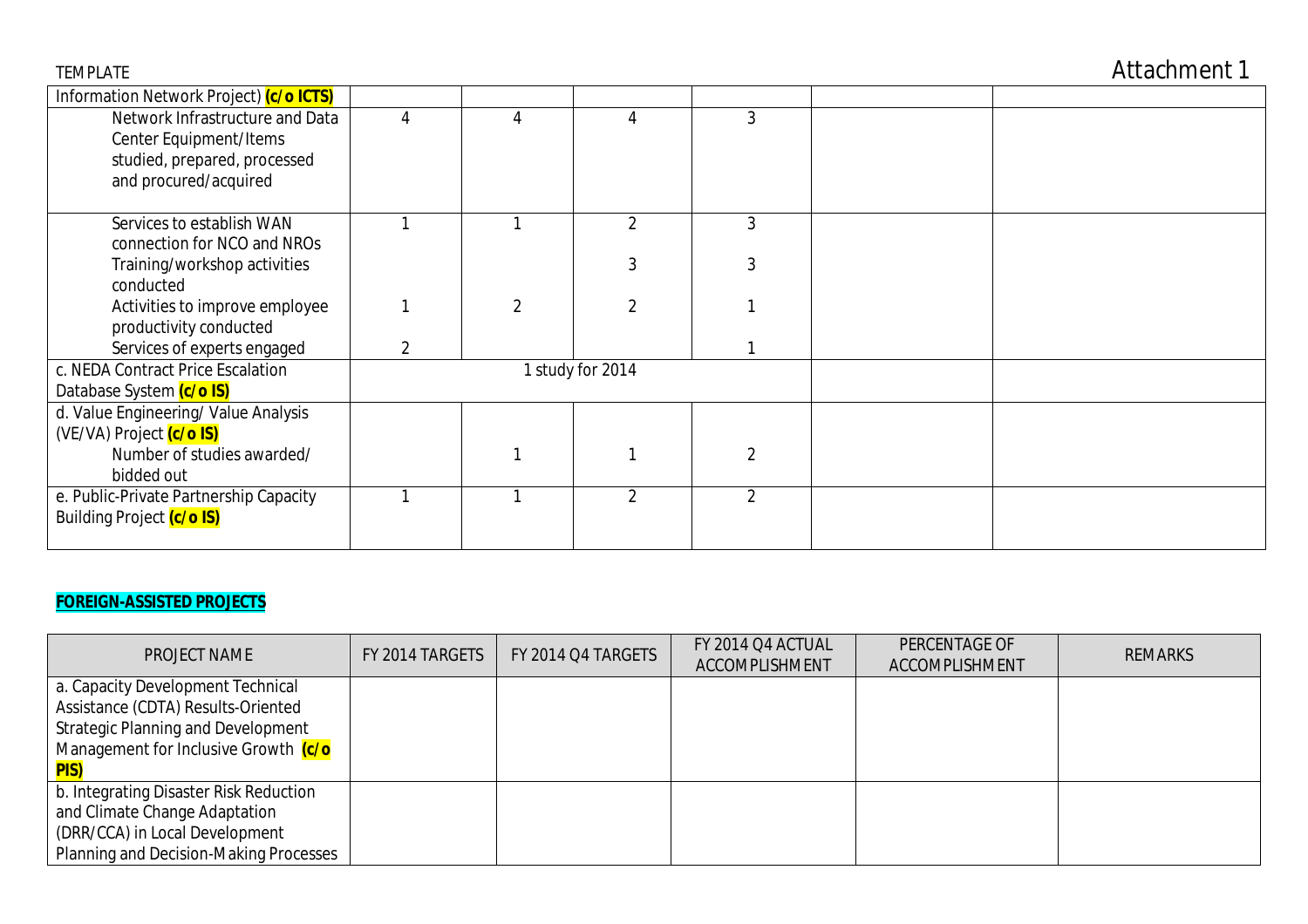| <b>TEMPLATE</b>                          |  |  | Attachment 1 |
|------------------------------------------|--|--|--------------|
| (c/o RDS)                                |  |  |              |
| c. Japanese Grant Aid for Human          |  |  |              |
| Resource Development Scholarship (JDS)   |  |  |              |
| Project (c/o PIS)                        |  |  |              |
| d. Philippine-Australia Human Resource   |  |  |              |
| and Organizational Development           |  |  |              |
| Scholarship Facility (PAHRODF) (c/o PIS) |  |  |              |
| e. Project No. 00082115 Sustaining the   |  |  |              |
| Effective and Efficient ODA Management   |  |  |              |
| and Monitoring (Successor of ODA         |  |  |              |
| Project) (c/o PIS)                       |  |  |              |

# **GENERAL ADMINISTRATIVE AND SUPPORT SERVICES NRO XI**

| PERFORMANCE INDICATOR                                                                                                                                              | FY 2014 TARGETS                                                                                                                                                        | FY 2014 Q4<br><b>TARGETS</b>                                                 | FY 2014 Q4 ACTUAL<br>ACCOMPLISHMENT<br><b>REPORT</b>                                                                                                                                              | PERCENTAGE OF<br>ACCOMPLISHMENT<br><b>REPORT</b> | <b>REMARKS</b>                                                                                  |
|--------------------------------------------------------------------------------------------------------------------------------------------------------------------|------------------------------------------------------------------------------------------------------------------------------------------------------------------------|------------------------------------------------------------------------------|---------------------------------------------------------------------------------------------------------------------------------------------------------------------------------------------------|--------------------------------------------------|-------------------------------------------------------------------------------------------------|
| Updating and Implementation of the<br>HRD Plan, 2014-2018 with Competency<br>Assessment, Building and Intervention<br><b>Effectiveness and Succession Planning</b> | 100% of HRD Plan<br>updated and<br>Implemented with<br>competency<br>assessment,<br>building and<br><b>Intervention</b><br>effectiveness and<br>succession<br>planning | Completion of the<br><b>NRO XI Updated</b><br><b>HRD Plan, 2014-</b><br>2018 | <b>Completed the NRO XI</b><br>Updated HRD Plan, 2014-<br>2018, and ready for<br>printing                                                                                                         | 100%                                             | The Updated NRO XI HRD<br>Plan, 2014-2018 to<br>include competencies on<br>knowledge management |
| <b>Establishment of Quality Management</b><br><b>System</b>                                                                                                        | <b>ISO Certification</b><br>Acquired                                                                                                                                   | Conduct of<br>Procurement<br>activities                                      | <b>Conducted procurement</b><br>activities for qualified<br>certifiying bodies re: ISO<br>9001-2008 certification,<br>and awarded contract and<br>issued Notice of Award to<br>the winning bidder | 80%                                              |                                                                                                 |
| <b>NEDA Internal Planning Conference</b>                                                                                                                           | Conduct of two<br>(2) Internal<br>Planning                                                                                                                             | Performance<br>Assessment and<br><b>Internal Planning</b>                    | <b>Performance Assessment</b><br>and Year-end Internal<br><b>Planning Activity</b>                                                                                                                | 100%                                             |                                                                                                 |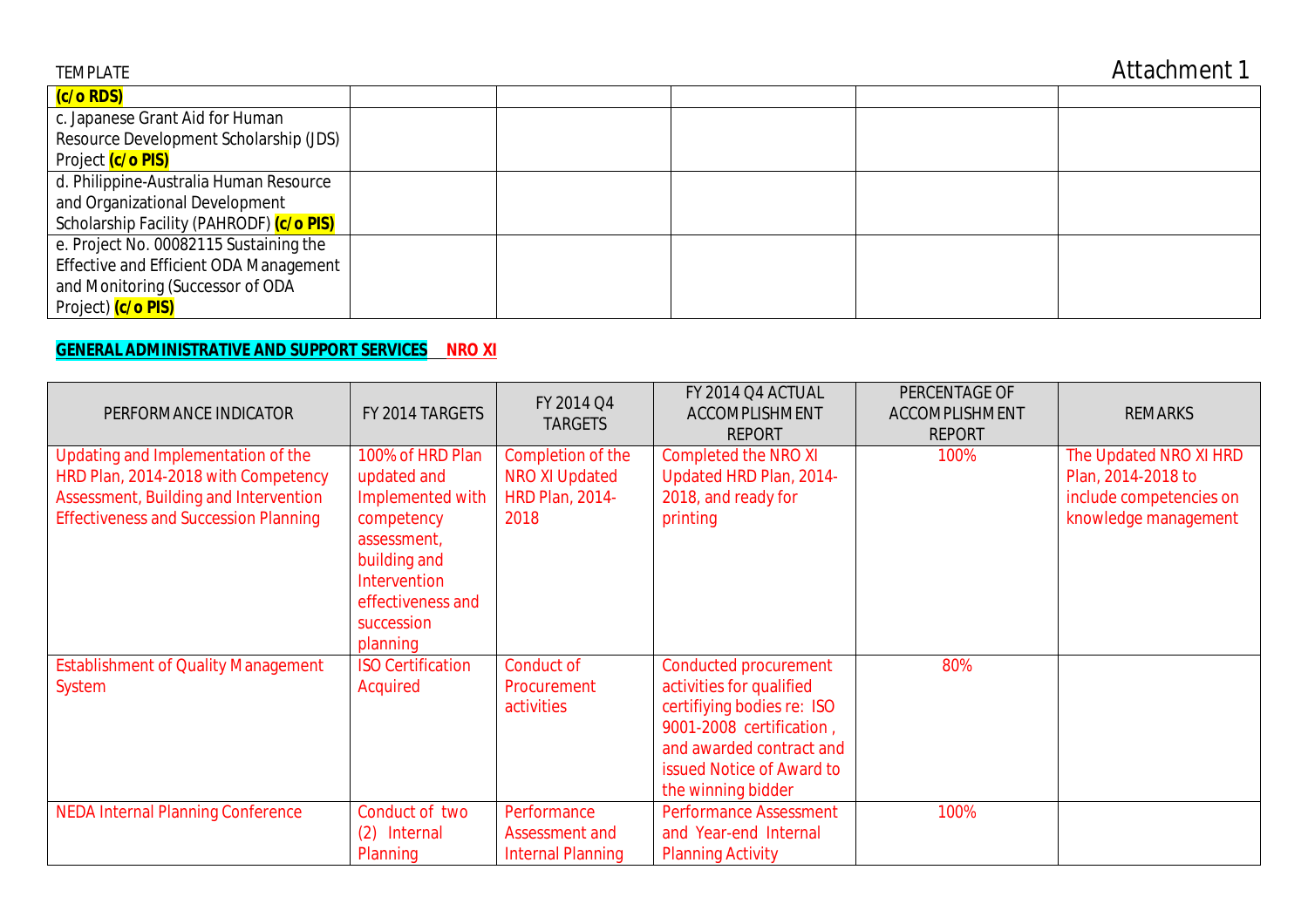| <b>TEMPLATE</b>                                                               |                           |                                    |                                                          |      | <b>Attachment 1</b>                 |
|-------------------------------------------------------------------------------|---------------------------|------------------------------------|----------------------------------------------------------|------|-------------------------------------|
|                                                                               | Conference (IPC)          | Conference                         | conducted                                                |      |                                     |
| <b>Preparation of Budget Utilization</b>                                      | 12 BURs                   | 3 BURs                             | <b>Submitted 3 BURs within</b>                           | 100% |                                     |
| <b>Reports (BURs)</b>                                                         |                           |                                    | the prescribed period                                    |      |                                     |
| <b>Preparation of Financial Accountability</b>                                | 4 FARS-NEDA XI &          | 4 FARS-NEDA XI & 4                 | Submitted 3rd Otr. 4 FARs                                | 100% |                                     |
| <b>Reports FARs</b>                                                           | <b>4 FARS-RDC XI</b>      | <b>FARS-RDC XI</b>                 | for NEDA XI & 4 FARs for                                 |      |                                     |
|                                                                               |                           |                                    | RDC XI within the                                        |      |                                     |
|                                                                               |                           |                                    | prescribed period                                        |      |                                     |
| <b>Preparation of Statements of</b>                                           | <b>12 SAOBS-NEDA XI</b>   | 3 SAOBS-NEDA XI &                  | Submitted 3 SAOBs for                                    | 100% |                                     |
| <b>Allotments, Obligations and Balances</b>                                   | & 12 SAOBs-RDC            | 3 SAOBS-RDC XI                     | NEDA XI & 3 SAOBs for                                    |      |                                     |
| (SAOBs)                                                                       | XI                        |                                    | <b>RDC XI within the</b>                                 |      |                                     |
|                                                                               |                           |                                    | prescribed period                                        |      |                                     |
| <b>Preparation of Financial Performance</b>                                   | <b>12 FPRS-NEDA XI</b>    | 3 FPRs-NEDA XI & 3                 | Submitted 3 FPRs-NEDA XI                                 | 100% |                                     |
| <b>Reports (FPRs)</b>                                                         | & 12 FPRs-RDC XI          | <b>FPRS-RDCXI</b>                  | & 3 FPRs- RDC XI within                                  |      |                                     |
|                                                                               |                           |                                    | the prescribed period                                    |      |                                     |
| Preparation of Monthly Report on                                              | 12 Reports for            | 3 Reports for NEDA                 | Submitted 3 Reports for                                  | 100% |                                     |
| <b>Disbursement</b>                                                           | NEDA XI & 12 for          | XI & 3 for RDC XI                  | <b>NEDA XI &amp; 3 for RDC XI</b>                        |      |                                     |
|                                                                               | <b>RDC XI</b>             |                                    | within the prescribed                                    |      |                                     |
|                                                                               |                           |                                    | period                                                   |      |                                     |
| Improvement and Rehabilitation of the                                         | Implementation            | Phase 1 to be                      | <b>Completed all Masonry</b>                             | 98%  |                                     |
| <b>NEDA-RDC XI Roof Deck Phase 1</b>                                          | of the                    | completed/turned                   | Works, Carpentry and                                     |      |                                     |
|                                                                               | <b>Rehabilitation and</b> | over within the 4th                | Joinery Works,                                           |      |                                     |
|                                                                               | Improvement of            | quarter                            | <b>FabricatedMaterials and</b>                           |      |                                     |
|                                                                               | the NEDA-RDC XI           |                                    | Hardware, Roof Framing                                   |      |                                     |
|                                                                               | <b>Center Roof Deck</b>   |                                    | Works, Roofing                                           |      |                                     |
|                                                                               | (Phase 1)                 |                                    | Works, Finishes,                                         |      |                                     |
|                                                                               |                           |                                    | Painting/Varnishing                                      |      |                                     |
|                                                                               |                           |                                    | <b>Works, Sanitary Works</b>                             |      |                                     |
|                                                                               |                           |                                    | and Elecrical Works,                                     |      |                                     |
|                                                                               |                           |                                    | except that there are                                    |      |                                     |
|                                                                               |                           |                                    | other works needing                                      |      |                                     |
|                                                                               |                           |                                    | improvement and minor                                    |      |                                     |
|                                                                               |                           |                                    | repair                                                   |      |                                     |
| Improvement and Rehabilitation of the<br><b>NEDA-RDC XI Roof Deck Phase 2</b> | Implementation<br>of the  | Awarding of<br><b>Contract and</b> | <b>Finalized procurement</b><br>activities and issued of |      | Funding is under the FY<br>2014 GAA |
|                                                                               | Rehabilitation            | issuance to Notice                 | Notice of Award to the                                   |      |                                     |
|                                                                               |                           |                                    |                                                          |      |                                     |
|                                                                               | andImprovement            | to Proceed for the                 | winning bidder                                           |      |                                     |
|                                                                               | of the NEDA-RDC           | implementation of                  |                                                          |      |                                     |